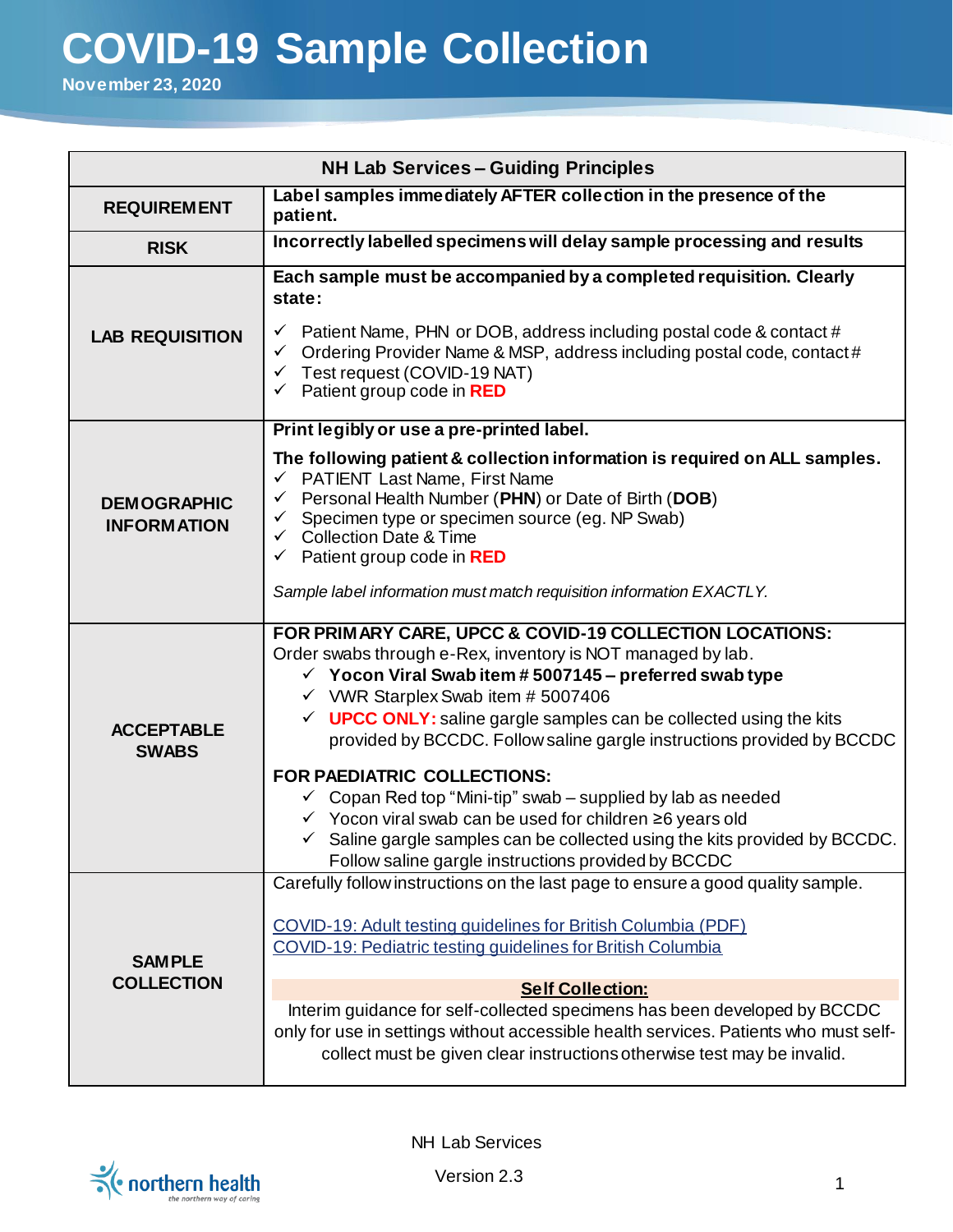| <b>NH Lab Services - Guiding Principles</b>                                 |                                             |                                                                                                                   |  |
|-----------------------------------------------------------------------------|---------------------------------------------|-------------------------------------------------------------------------------------------------------------------|--|
| Mark requistions and samples with one of the followng patient groups in RED |                                             |                                                                                                                   |  |
|                                                                             |                                             | <b>HOS</b> Hospital (Inpatient)                                                                                   |  |
|                                                                             |                                             | Emergency Department (with intent to admit)<br>$\circ$                                                            |  |
|                                                                             |                                             | Symptomatic pregnant woman in their 3rd trimester<br>$\circ$                                                      |  |
|                                                                             |                                             | $\circ$ Renal patients                                                                                            |  |
| <b>PATIENT GROUP</b>                                                        |                                             | Cancer patients receiving treatment<br>$\circ$                                                                    |  |
|                                                                             |                                             | $\circ$ Other immunocompromised patients                                                                          |  |
|                                                                             |                                             | <b>LTC</b> Long Term Care Facility                                                                                |  |
|                                                                             |                                             | <b>OBK</b> Outbreaks, clusters or case contacts<br>includes individuals who are homeless or have unstable housing |  |
|                                                                             | HCW <sub>1</sub>                            | <b>Health Care Worker - Direct Care</b>                                                                           |  |
|                                                                             |                                             | Essential service providers (incl. first responders)                                                              |  |
|                                                                             |                                             | <b>HCW2</b> Health Care Worker - Indirect Care                                                                    |  |
|                                                                             | <b>CMM</b>                                  | <b>Community</b>                                                                                                  |  |
|                                                                             |                                             | Community or outpatient, including Urgent and Primary Care<br>$\circ$                                             |  |
|                                                                             |                                             | Centres                                                                                                           |  |
|                                                                             | <b>FN-CMM</b>                               | <b>Specific First Nation Locations due to remoteness</b>                                                          |  |
|                                                                             |                                             | o Fort St James area communities: Takla Lake, Yekooche,                                                           |  |
|                                                                             |                                             | Tl'azt'en, Nak'azd'li                                                                                             |  |
|                                                                             |                                             | ○ Finlay Hub area communities: Kwadacha, and Tsay Keh Dene                                                        |  |
|                                                                             |                                             | o Fort Nelson                                                                                                     |  |
|                                                                             |                                             | Coastal Tsimshian: Gitgaat, Kitkatla, Lax Kwalaams, and<br>$\circ$                                                |  |
|                                                                             |                                             | Metlakatla                                                                                                        |  |
|                                                                             |                                             | o Tahltan (Telegraph Creek) and Iskut                                                                             |  |
|                                                                             |                                             | <b>CGT</b> People living in congregate settings                                                                   |  |
|                                                                             |                                             | work-camps, correctional facilities, shelters, group homes,<br>$\circ$                                            |  |
|                                                                             |                                             | assisted living and seniors' residences.                                                                          |  |
|                                                                             |                                             | <b>TREPL</b> Tree Planters                                                                                        |  |
|                                                                             |                                             |                                                                                                                   |  |
|                                                                             | <b>SCHOOL School</b>                        |                                                                                                                   |  |
|                                                                             |                                             | People attending school in-person including students, teachers<br>$\circ$                                         |  |
|                                                                             |                                             | and support staff                                                                                                 |  |
|                                                                             | $\bullet$                                   | Store all samples at $4^0C$ after collection                                                                      |  |
| <b>SAMPLE</b>                                                               | $\bullet$                                   | Place sample in biohazard bag (one per bag)                                                                       |  |
|                                                                             | and requisition into outer pocket           |                                                                                                                   |  |
|                                                                             | Package and transport following TDG         |                                                                                                                   |  |
| <b>TRANSPORTATION</b>                                                       |                                             | <b>Category B Guidelines</b>                                                                                      |  |
|                                                                             |                                             | <b>IMPORTANT:</b> Send to local laboratory for                                                                    |  |
|                                                                             | processing. Do not ship elsewhere otherwise |                                                                                                                   |  |
|                                                                             |                                             | sample cannot be tracked.                                                                                         |  |
|                                                                             |                                             |                                                                                                                   |  |